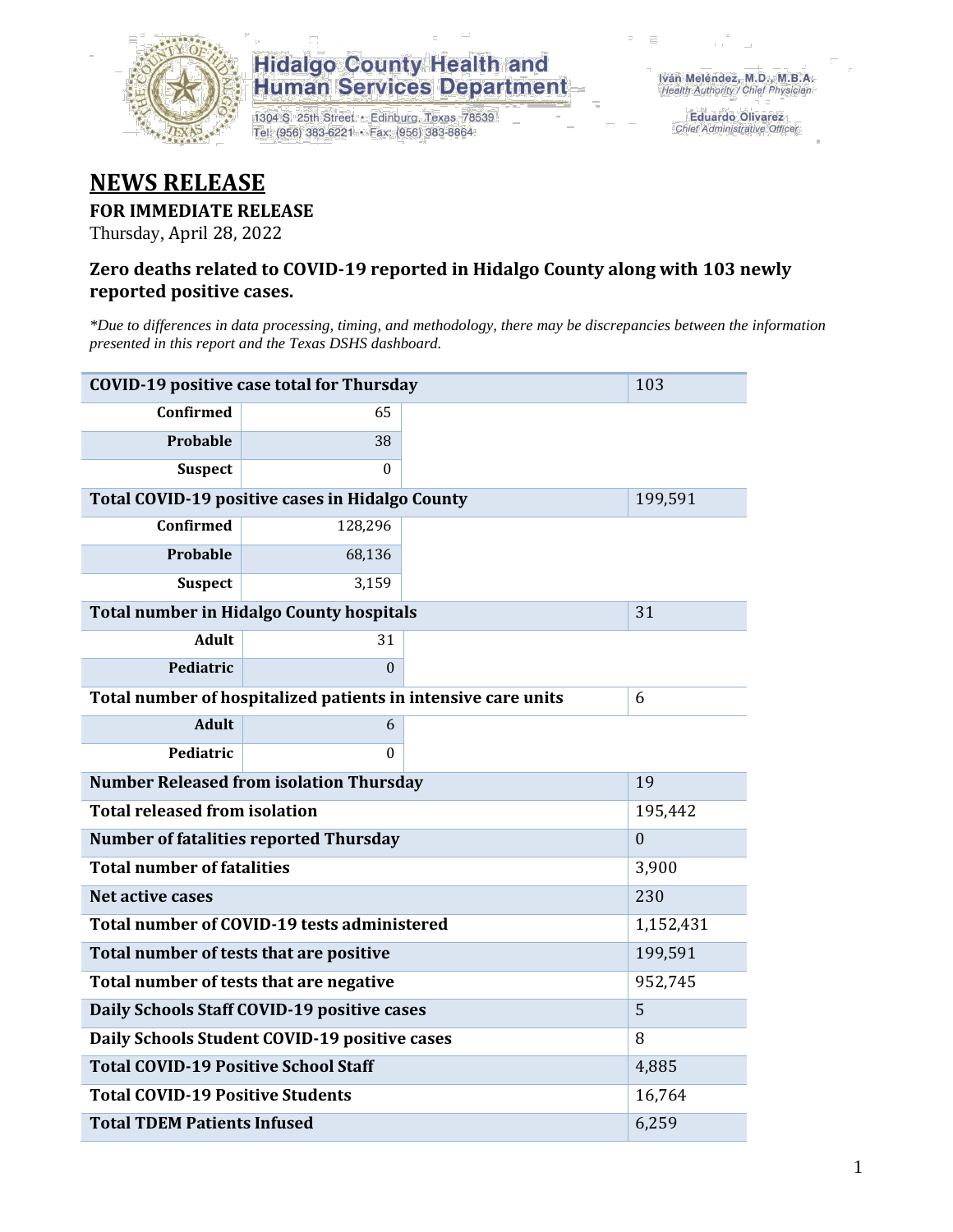

### **Hidalgo County Health and Human Services Department**

1304 S. 25th Street · Edinburg, Texas 78539 Tel: (956) 383-6221 · Fax: (956) 383-8864

Iván Meléndez, M.D., M.B.A. Health Authority / Chief Physician

> **Eduardo Olivarez** Chief Administrative Officer

*Hidalgo County uses the case status definition provided by the Texas Department of State Health Service's 2020 Epi Case Criteria Guide revised November 2020.*

- *1. Confirmed: A person who has tested positive through a molecular or PCR (oral or nasal swabs) test that looks for the presence of the virus's genetic material.*
- *2. Probable: A person who meets presumptive laboratory evidence through detection of COVID-19 by antigen test in a respiratory specimen.*
- *3. Suspect: A person who meets supported laboratory evidence through detection of specific antibodies in serum, plasma, whole body, and no prior history of being confirmed or probable case.*

*For more information of case status definition for COVID-19, please refer to:*

<https://www.dshs.state.tx.us/IDCU/investigation/epi-case-criteria-guide/2020-Epi-Case-Criteria-Guide.pdf>

| <b>Age Range</b> | <b>Number of Cases</b> |
|------------------|------------------------|
| $0 - 11$         | 11                     |
| 12-19            | 8                      |
| 20 <sub>s</sub>  | 15                     |
| 30 <sub>s</sub>  | 18                     |
| 40s              | 18                     |
| 50s              | 17                     |
| 60s              | 8                      |
| $70+$            | 8                      |
| Total:           | 103                    |

Case Breakdown by Age Group: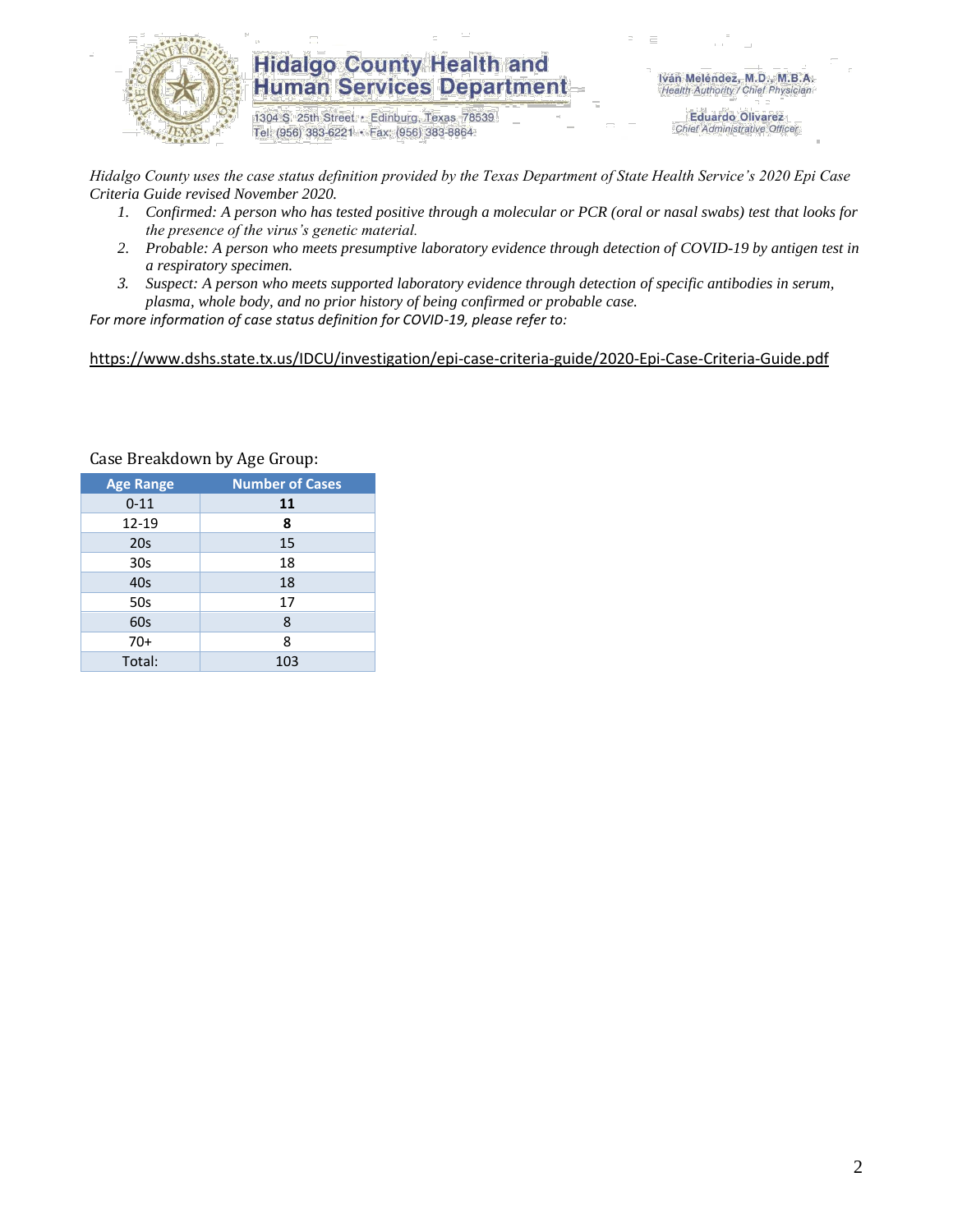

# **Hidalgo County Health and<br>Human Services Department**

1304 S. 25th Street • Edinburg, Texas 78539<br>Tel: (956) 383-6221 • Fax: (956) 383-8864

Eduardo Olivarez<br>Chief Administrative Officer

### Thursday, April 28, 2022 positive cases include:

|                | <b>Age Range</b> | <b>Gender</b> | <b>City</b> |    | <b>Age Range</b> | Gender      | <b>City</b>    |
|----------------|------------------|---------------|-------------|----|------------------|-------------|----------------|
| $\mathbf{1}$   | 20s              | M             | Alamo       | 53 | 50s              | F           | McAllen        |
| $\overline{2}$ | 20s              | $\mathsf F$   | Alton       | 54 | $70+$            | F           | McAllen        |
| 3              | 30 <sub>s</sub>  | F             | Alton       | 55 | $70+$            | M           | <b>MCALLEN</b> |
| 4              | 40s              | М             | Alton       | 56 | 30 <sub>s</sub>  | M           | Mercedes       |
| 5              | $0 - 19$         | F             | Donna       | 57 | 30 <sub>s</sub>  | M           | Mercedes       |
| 6              | $0 - 19$         | F             | Donna       | 58 | 40s              | F           | Mercedes       |
| $\overline{7}$ | 20s              | F             | Donna       | 59 | $0 - 19$         | $\mathsf F$ | Mission        |
| 8              | 30 <sub>s</sub>  | F             | Donna       | 60 | $0 - 19$         | M           | Mission        |
| 9              | 30 <sub>s</sub>  | F             | Donna       | 61 | $0 - 19$         | F           | Mission        |
| 10             | 30 <sub>s</sub>  | M             | Donna       | 62 | $0 - 19$         | M           | <b>MISSION</b> |
| 11             | 40s              | F             | Donna       | 63 | 20s              | F           | <b>MISSION</b> |
| 12             | $70+$            | M             | Donna       | 64 | 30 <sub>s</sub>  | M           | Mission        |
| 13             | $0 - 19$         | $\mathsf F$   | Edinburg    | 65 | 40s              | F           | Mission        |
| 14             | $0 - 19$         | F             | Edinburg    | 66 | 40s              | F           | Mission        |
| 15             | $0 - 19$         | F             | Edinburg    | 67 | 40s              | M           | <b>MISSION</b> |
| 16             | $0 - 19$         | M             | Edinburg    | 68 | 40s              | F           | <b>MISSION</b> |
| 17             | $0 - 19$         | F             | Edinburg    | 69 | 50s              | M           | Mission        |
| 18             | $0 - 19$         | M             | Edinburg    | 70 | 50s              | M           | Mission        |
| 19             | 20s              | F             | Edinburg    | 71 | 50s              | F           | <b>MISSION</b> |
| 20             | 20s              | F             | Edinburg    | 72 | 60s              | F           | Mission        |
| 21             | 20s              | F             | Edinburg    | 73 | $70+$            | M           | Mission        |
| 22             | 20s              | F             | Edinburg    | 74 | $0 - 19$         | M           | Pharr          |
| 23             | 20s              | M             | Edinburg    | 75 | $0 - 19$         | M           | Pharr          |
| 24             | 30 <sub>s</sub>  | F             | Edinburg    | 76 | $0 - 19$         | F           | PHARR          |
| 25             | 30 <sub>s</sub>  | F             | Edinburg    | 77 | $0 - 19$         | M           | Pharr          |
| 26             | 30s              | F             | Edinburg    | 78 | 30s              | M           | Pharr          |
| 27             | 30s              | F             | Edinburg    | 79 | 40s              | F           | Pharr          |
| 28             | 30s              | F             | Edinburg    | 80 | 40s              | M           | Pharr          |
| 29             | 40s              | M             | Edinburg    | 81 | 50s              | M           | Pharr          |
| 30             | 40s              | Μ             | Edinburg    | 82 | 50s              | F           | Pharr          |
| 31             | 40s              | F             | Edinburg    | 83 | 60s              | M           | Pharr          |
| 32             | 40s              | М             | Edinburg    | 84 | 20s              | M           | San Juan       |
| 33             | 50s              | M             | Edinburg    | 85 | 30 <sub>s</sub>  | F           | San Juan       |
| 34             | 50s              | F             | Edinburg    | 86 | 30 <sub>s</sub>  | F           | San Juan       |
| 35             | 60s              | F             | Edinburg    | 87 | 50s              | F           | San Juan       |